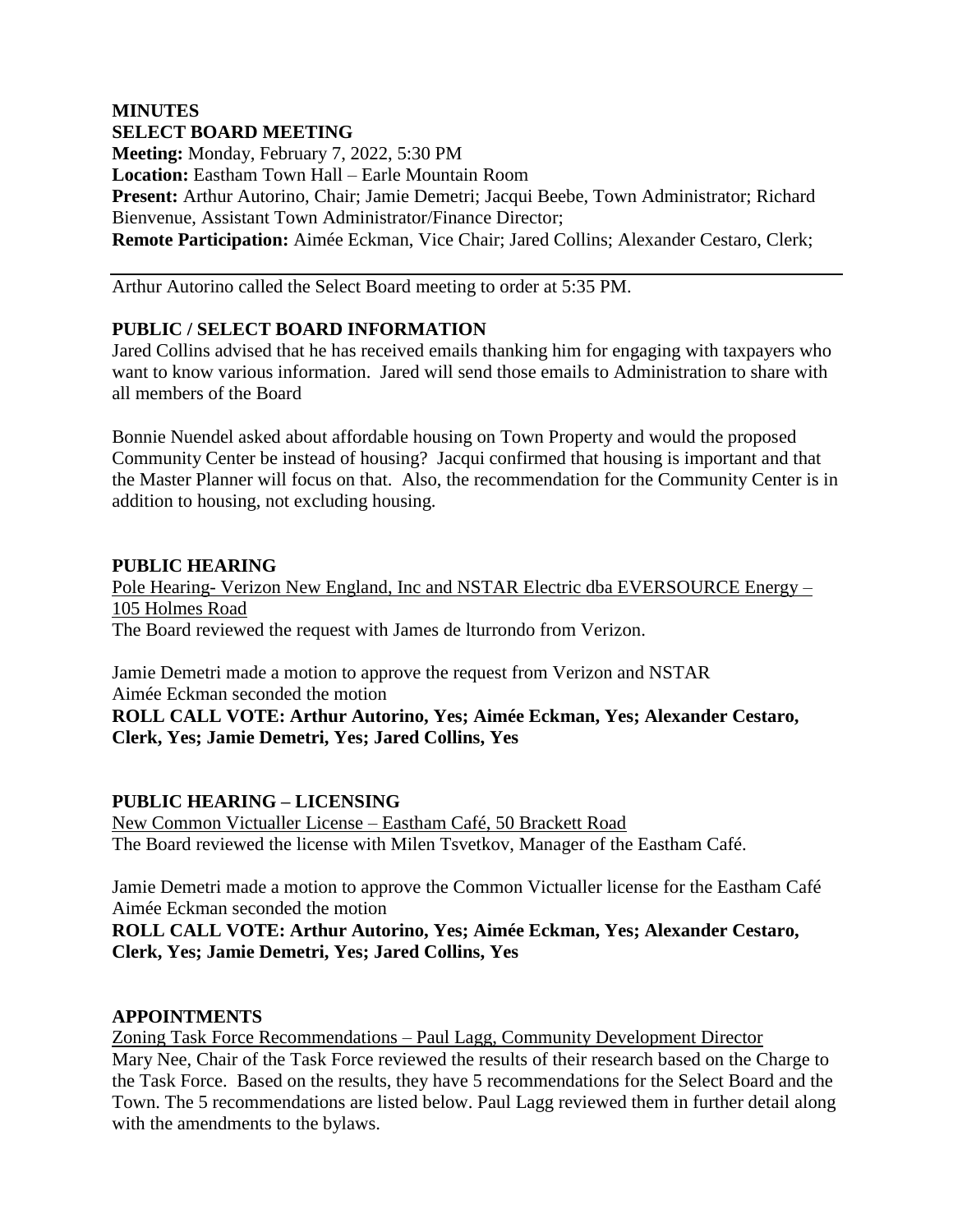- 1. Inclusionary Bylaw Recommendation
- 2. Motel Conversion Bylaw Amendments
- 3. Open Space Residential Subdivision Bylaw
- 4. Two-Family Dwelling Bylaw
- 5. Duplex Dwelling Bylaw

The Board discussed the recommendations in further detail with Paul Lagg and Mary Nee. The information discussed can be viewed in the agenda packet for this meeting and the presentation can be viewed and heard on the Town website at [www.eastham-ma.gov.](http://www.eastham-ma.gov/)

Jamie Demetri made a motion to move these recommendations to the Planning Board Aimée Eckman seconded the motion

#### **ROLL CALL VOTE: Arthur Autorino, Yes; Aimée Eckman, Yes; Alexander Cestaro, Clerk, Yes; Jamie Demetri, Yes; Jared Collins, Yes**

### **ADMINISTRATIVE MATTERS**

Adopt Proposed Budget and Submit to the Finance Committee Jamie Demetri made a motion to adopt the proposed budget and to submit it to the Finance Committee Aimée Eckman seconded the motion **ROLL CALL VOTE: Arthur Autorino, Yes; Aimée Eckman, Yes; Alexander Cestaro,** 

**Clerk, Yes; Jamie Demetri, Yes; Jared Collins, Yes**

Dockage Agreement & Wait List Policy (Rock Harbor)

This was moved to this position in the meeting as there were people in the audience for this item.

Jacqui Beebe noted that she asked the Harbormaster to review the current policy and the issues raised and to consider if changes should be made at this time. Scott Richards agreed and will come to a future meeting of the Board with his recommendations. The Board agreed with this approach and it was noted that the preference would be to ensure the licenses are given to commercial versus recreational people and boats.

#### Correction to the 1968 Nauset Regional High School Deed

Jacqui Beebe reviewed the information provided by the attorney which is included in the agenda packet.

Jamie Demetri made a motion to sign the correction needed to the NRHS Deed Aimée Eckman seconded the motion

### **ROLL CALL VOTE: Arthur Autorino, Yes; Aimée Eckman, Yes; Alexander Cestaro, Clerk, Off Zoom; Jamie Demetri, No; Jared Collins, Yes**

#### Proposed Solar Developments Update

Rich Bienvenue reviewed the Estimated Annual Financial Benefits provided by CVEC and the proposed locations. This information can be viewed in the agenda packet for this meeting and the discussion can be heard on the Town website at www..

Draft Letter to Barnstable County Commissioners – American Rescue Plan Act (ARPA) Art Autorino reviewed the history leading to this draft letter and asked the Board's approval to send the letter.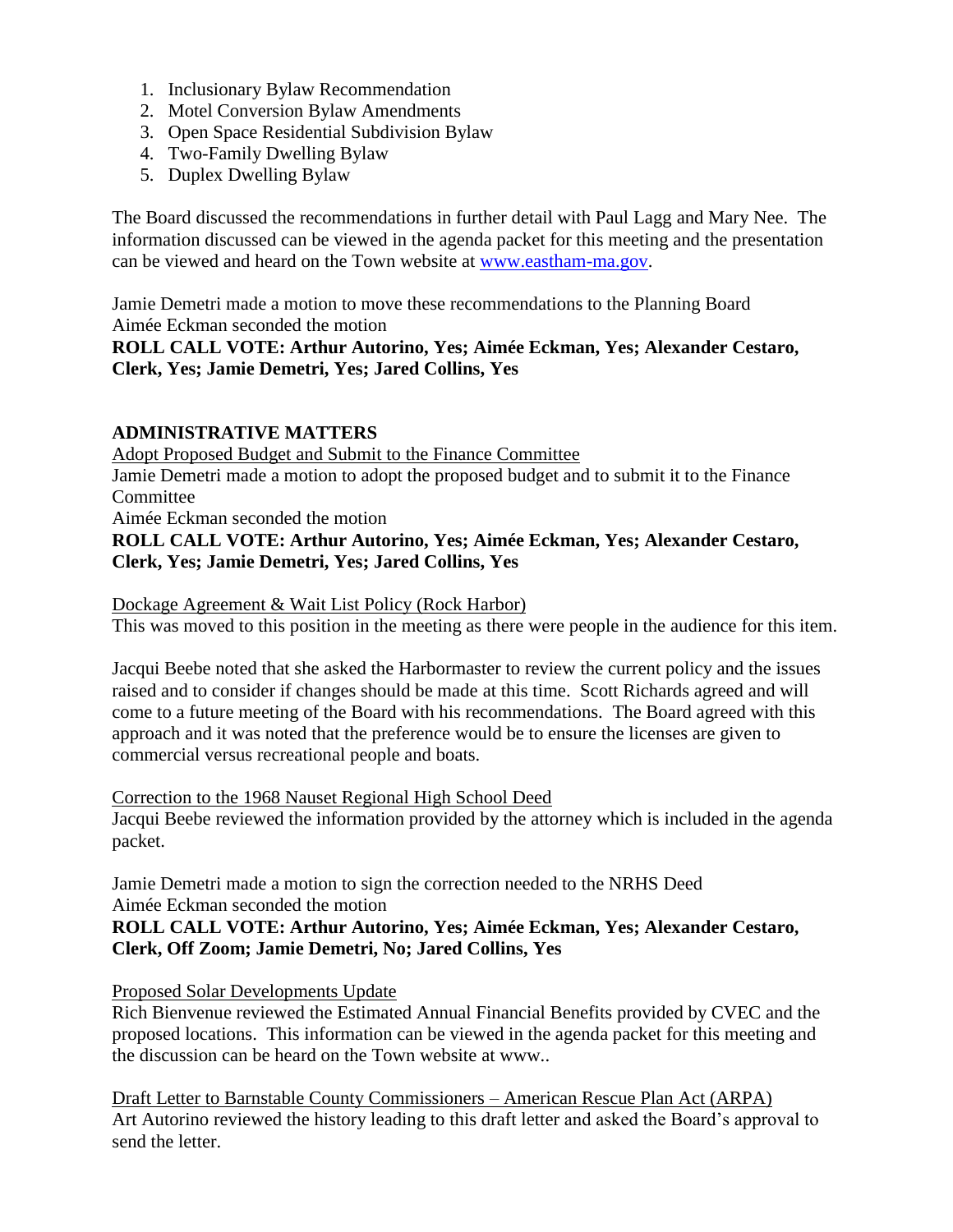Jamie Demetri made a motion to approve the letter as presented

Aimée Eckman seconded the motion

## **ROLL CALL VOTE: Arthur Autorino, Yes; Aimée Eckman, Yes; Alexander Cestaro, Clerk, Off Zoom; Jamie Demetri, No; Jared Collins, Off Zoom**

Committee Resignation – Wendy Walsh, Board of Health

Jamie Demetri made a motion to accept the resignation of Wendy Walsh with Thanks Aimée Eckman seconded the motion

**ROLL CALL VOTE: Arthur Autorino, Yes; Aimée Eckman, Yes; Alexander Cestaro, Clerk, Off Zoom; Jamie Demetri, Yes; Jared Collins, Off Zoom**

Annual Report Cover – Review and Select Photograph(s)

Jamie Demetri made a motion to select the Historical Society picture for the cover of the 2021 Annual Report

Aimée Eckman seconded the motion

**ROLL CALL VOTE: Arthur Autorino, Yes; Aimée Eckman, Yes; Alexander Cestaro, Clerk, Off Zoom; Jamie Demetri, No; Jared Collins, Off Zoom**

# **MINUTES**

1. January 24, 2022 Regular Session Jamie Demetri made a motion to approve the minutes of January 24, 2022

Aimée Eckman seconded the motion

**ROLL CALL VOTE: Arthur Autorino, Yes; Aimée Eckman, Yes; Alexander Cestaro, Clerk, Off Zoom; Jamie Demetri, Yes; Jared Collins, Off Zoom**

# **TOWN ADMINISTRATOR'S REPORT**

Jacqui Beebe reviewed highlights in her report in further detail with the Select Board and noted a few additional items:

 We survived the storm and Jacqui has asked staff to identify needs and come to a future meeting to review the results

# **NEW/UPCOMING AGEND ITEMS AND NEEDED FOLLOW-UP ON PREVIOUS ITEMS**

The Board reviewed the items with Jacqui and noted progress to several of items.

# **OTHER BUSINESS**

Jared Collins reconnected with the meeting and would like something regarding the COVID Test Kit handout picture. The Board discussed and thought a COVID collage on the back cover that would recognize the work done for COVID Test Kit Distribution. Jacqui will check into this further and advise the Board.

Jamie Demetri asked for a future agenda to consider what other options are available in place of the Residential Tax Exemption. Rich Bienvenue noted that he is working on the Eastham Community Fund legislation which will allow people to donate to it and the Town can appropriate it to people in need of specific help. Jacqui Beebe noted that the 2% increase in the